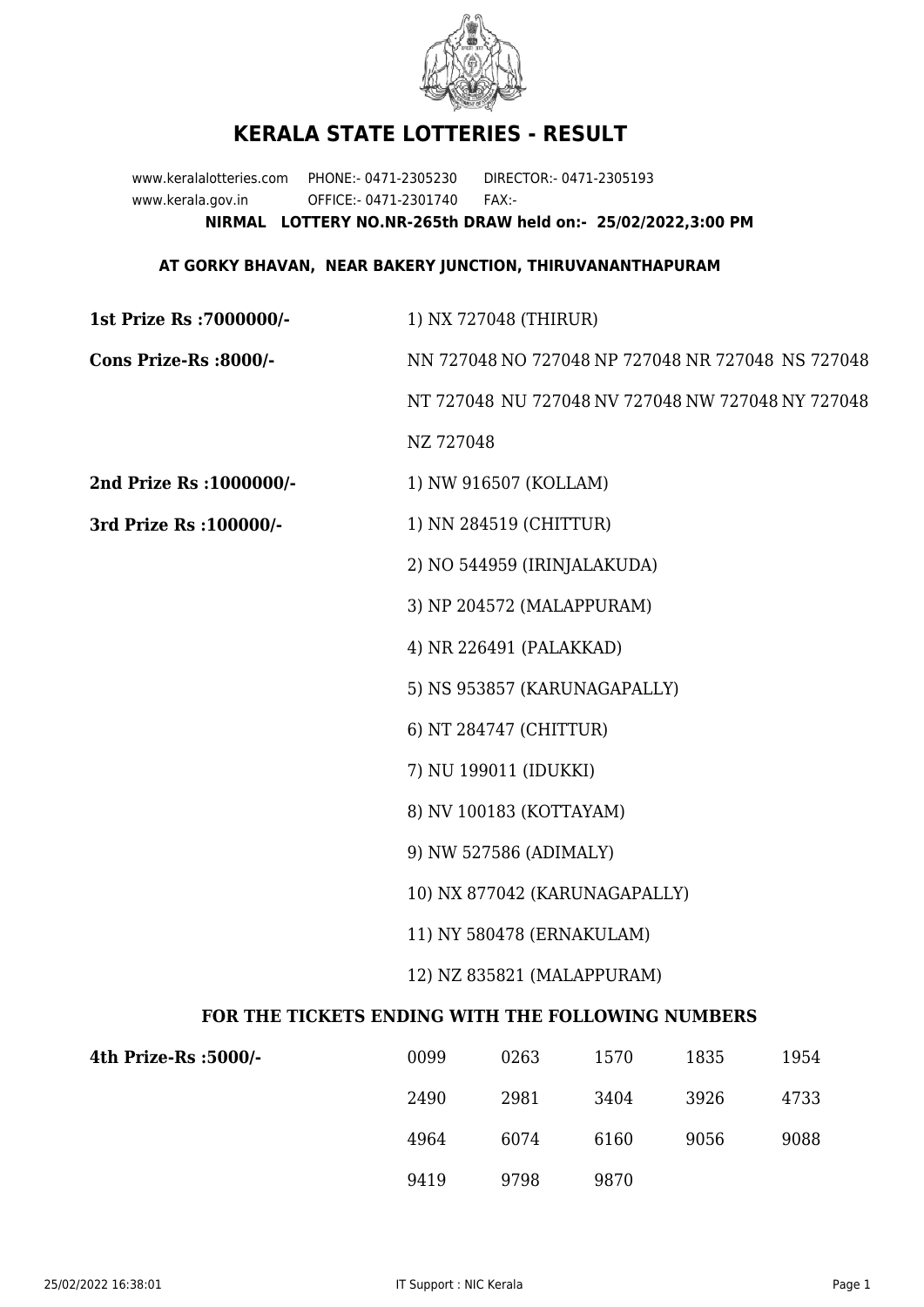| 5th Prize-Rs : 1000/- | 0333 | 1428 | 1604 | 1643 | 1691 |
|-----------------------|------|------|------|------|------|
|                       | 1965 | 1982 | 2104 | 2520 | 2576 |
|                       | 2849 | 3002 | 3142 | 3377 | 3426 |
|                       | 3823 | 3922 | 3960 | 4075 | 4350 |
|                       | 4364 | 4370 | 4385 | 4492 | 4506 |
|                       | 5006 | 5305 | 5752 | 6343 | 8524 |
|                       | 8618 | 8632 | 8976 | 9243 | 9553 |
|                       | 9890 |      |      |      |      |
| 6th Prize-Rs :500/-   | 0057 | 0105 | 0339 | 0691 | 0760 |
|                       | 0859 | 0875 | 0996 | 1105 | 1155 |
|                       | 1176 | 1266 | 1270 | 1401 | 1669 |
|                       | 1713 | 1783 | 2041 | 2067 | 2097 |
|                       | 2134 | 2231 | 2250 | 2271 | 2293 |
|                       | 2622 | 2660 | 2775 | 2936 | 3144 |
|                       | 3226 | 3393 | 3592 | 3717 | 4055 |
|                       | 4139 | 4286 | 4345 | 4395 | 4663 |
|                       | 4673 | 5085 | 5163 | 5320 | 5347 |
|                       | 5447 | 5708 | 5896 | 5936 | 5985 |
|                       | 6200 | 6211 | 6419 | 6519 | 6606 |
|                       | 6612 | 6641 | 6876 | 6943 | 7127 |
|                       | 7264 | 7381 | 7469 | 7534 | 7769 |
|                       | 7855 | 8153 | 8261 | 8381 | 8476 |
|                       | 8943 | 8945 | 9151 | 9168 | 9420 |
|                       | 9761 | 9779 | 9932 | 9981 |      |
| 7th Prize-Rs : 100/-  | 0088 | 0096 | 0256 | 0400 | 0524 |
|                       | 0554 | 0606 | 0814 | 0905 | 0929 |
|                       | 0979 | 0998 | 1099 | 1124 | 1131 |
|                       | 1224 | 1241 | 1309 | 1410 | 1444 |
|                       | 1626 | 1699 | 1776 | 1792 | 1848 |